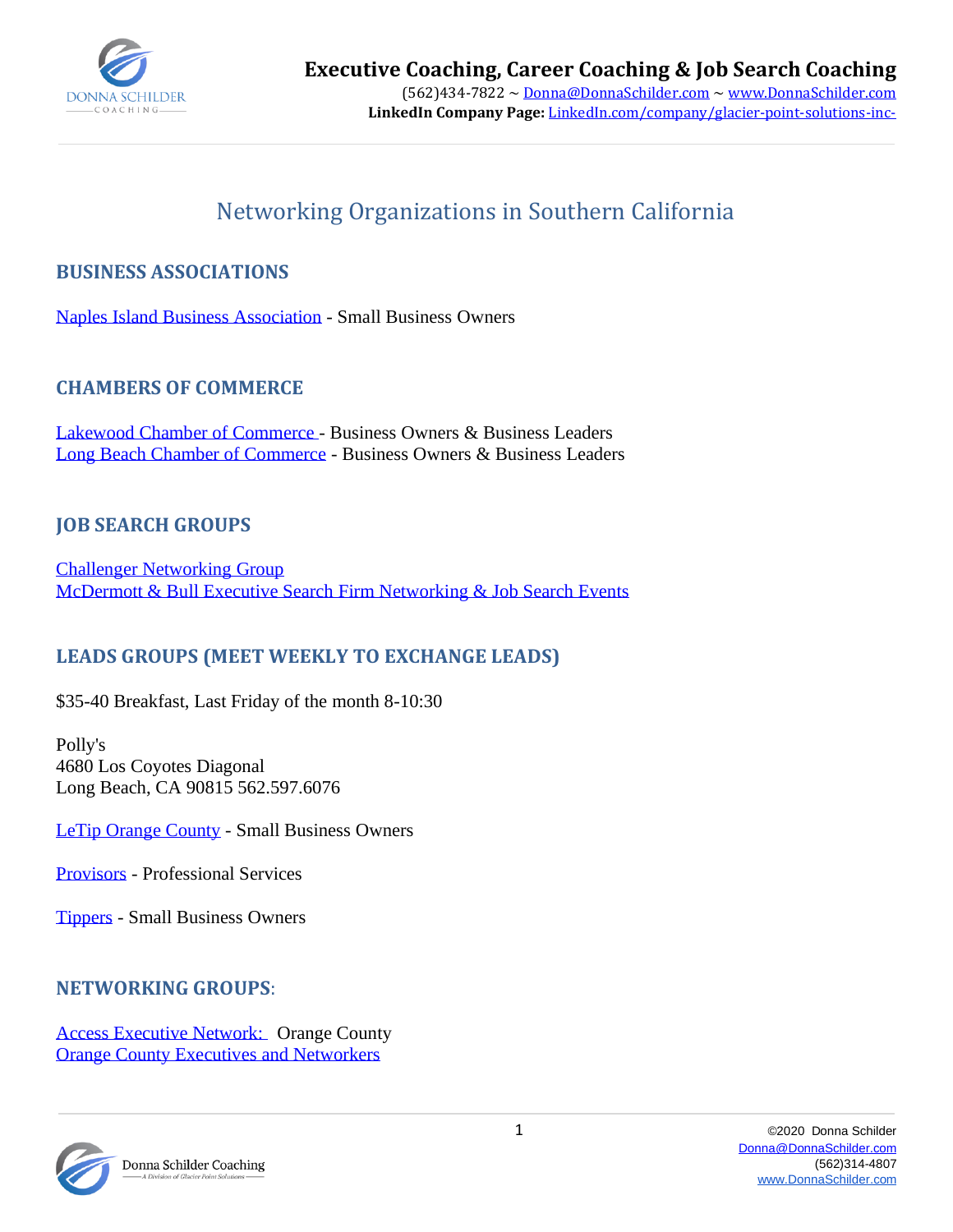

### **Other Job Support from OCEAN:**

**[Introductions](http://bit.ly/fDYBEU)** [Press Releases](http://bit.ly/eJQYTC) [Job Postings](http://bit.ly/nA1p7h) [Job Seekers](http://bit.ly/eHPDgp) **[Marketplace](http://bit.ly/gqMJ4q)** 

# **PHILANTHROPIC GROUPS**

[Museum of Latin American Art](http://www.molaa.com/)

### **PROFESSIONAL DEVELOPMENT**

[Toastmasters](http://www.toastmasters.org/) - People who want to improve their public speaking skills

# **PROFESSIONAL ORGANIZATIONS**

#### **Attorney Organizations**

[Estate Planning & Trust Council Of Long Beach](http://www.eptclb.org/) - Estate Planners & Lawyers

#### **Business Organizations**

[IABC](http://oc.iabc.com/) - Int. Assoc. of Business Communicators

#### **Human Resources Organizations**

[HRKN](http://www.hrconsultant.com/hrkn/hrkn_index.html) - Human Resources Knowledge Network [Professionals In Human Resources](http://www.pihra.org/) (PIHRA) [Society of Human Resources Management](http://www.shrm.org/pages/default.aspx) (SHRM) [National Association of Human Resources](http://www.humanresources.org/website/c/) (NHRA) [HR Strategy Forum](http://www.hrstrategyforum.org/)



Donna Schilder Coaching